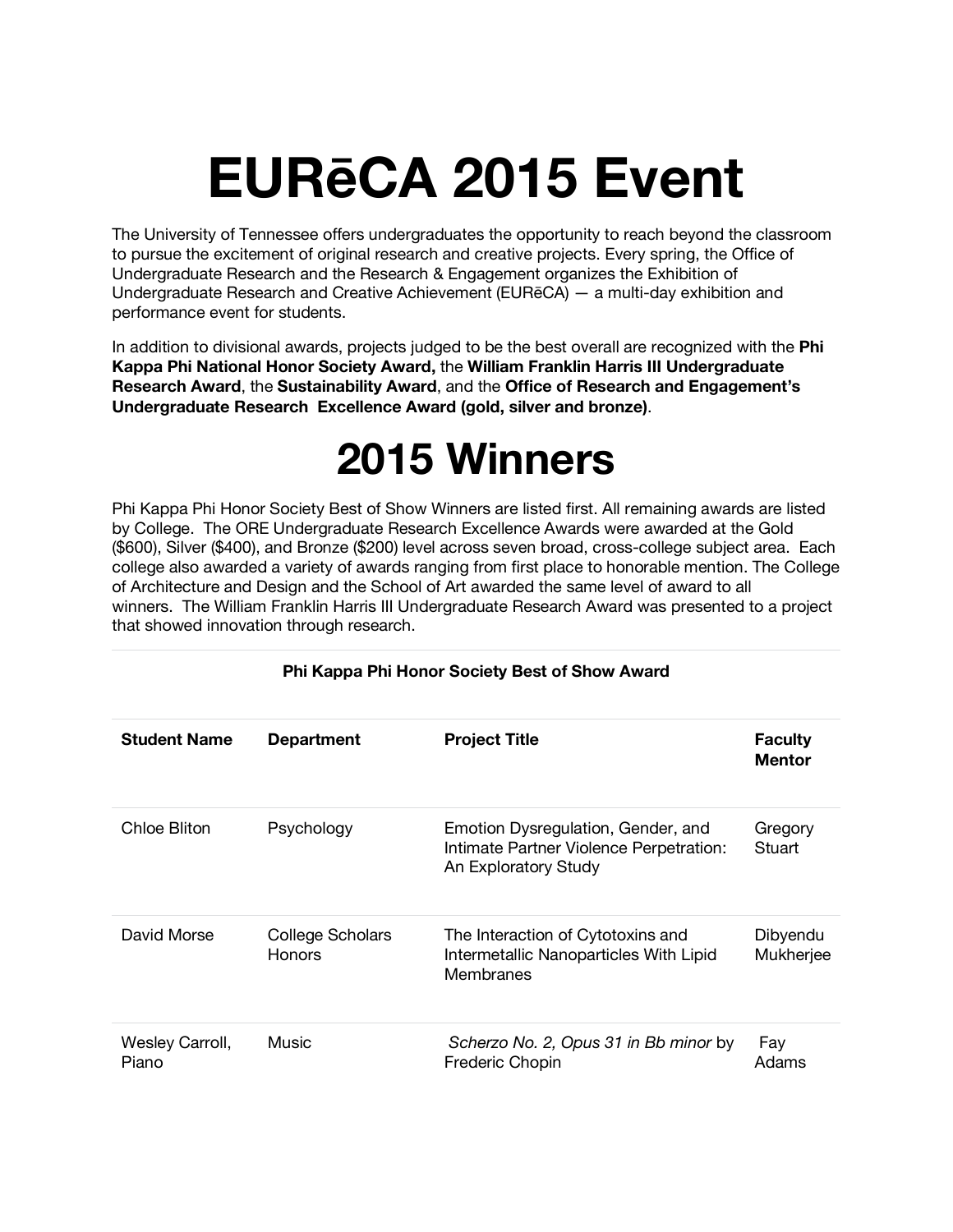| <b>Student Name</b>                                                  | <b>Department</b>                                | <b>Project Title</b>                                                                                                                 | <b>Faculty</b><br><b>Mentor</b> | <b>Award</b>                                                                                                                                                               |
|----------------------------------------------------------------------|--------------------------------------------------|--------------------------------------------------------------------------------------------------------------------------------------|---------------------------------|----------------------------------------------------------------------------------------------------------------------------------------------------------------------------|
| Carson Lillard:<br>Reilly Jackson,<br>Benjamin<br>Wilson             | Forestry,<br>Wildlife/Fisheries                  | <b>TEMPERATURE</b><br><b>DRIVES</b><br><b>SUSCEPTIBILITY OF</b><br><b>EASTERN</b><br><b>HELLBENDER LARVAE</b><br><b>TO RANAVIRUS</b> | Mathew<br>Gray                  | Second place,<br>College of<br>Agriculture and<br><b>Natural</b><br>Resources                                                                                              |
| Devarshi<br>Ardeshna                                                 | Interdisciplinary<br>Programs                    | Identification of high<br>frequency conjugation<br>factors in<br>Campylobacter jejuni                                                | Jun Lin                         | Honorable<br>Mention, College<br>of Agriculture and<br><b>Natural</b><br>Resources                                                                                         |
| Jessie<br>Richards;<br>Manasi<br>Balachandran                        | <b>Animal Science-</b><br><b>Veterinary Medc</b> | Serological diagnosis of<br>Parelaphostrongylus<br>tenuis infection                                                                  | Stephen<br>Kania                | <b>Bronze ORE</b><br>Undergraduate<br>Research<br><b>Excellence Award</b><br>in Natural<br>Sciences; First<br>place, College of<br>Agriculture and<br>Natural<br>Resources |
| Mary lannuzzi;<br>Miles Ownby,<br>Austin<br>Sanders,<br>Andrew Lynch | <b>Biosystems</b><br>Engr/Soil Science           | <b>Facilitated ROPS</b><br><b>Installation When</b><br>Moving From<br>Obstructed to Open<br>Terrain                                  | Paul<br>Ayers                   | Honorable<br>Mention, College<br>of Agriculture and<br>Natural<br>Resources                                                                                                |

# **College of Agricultural Science and Natural Resources**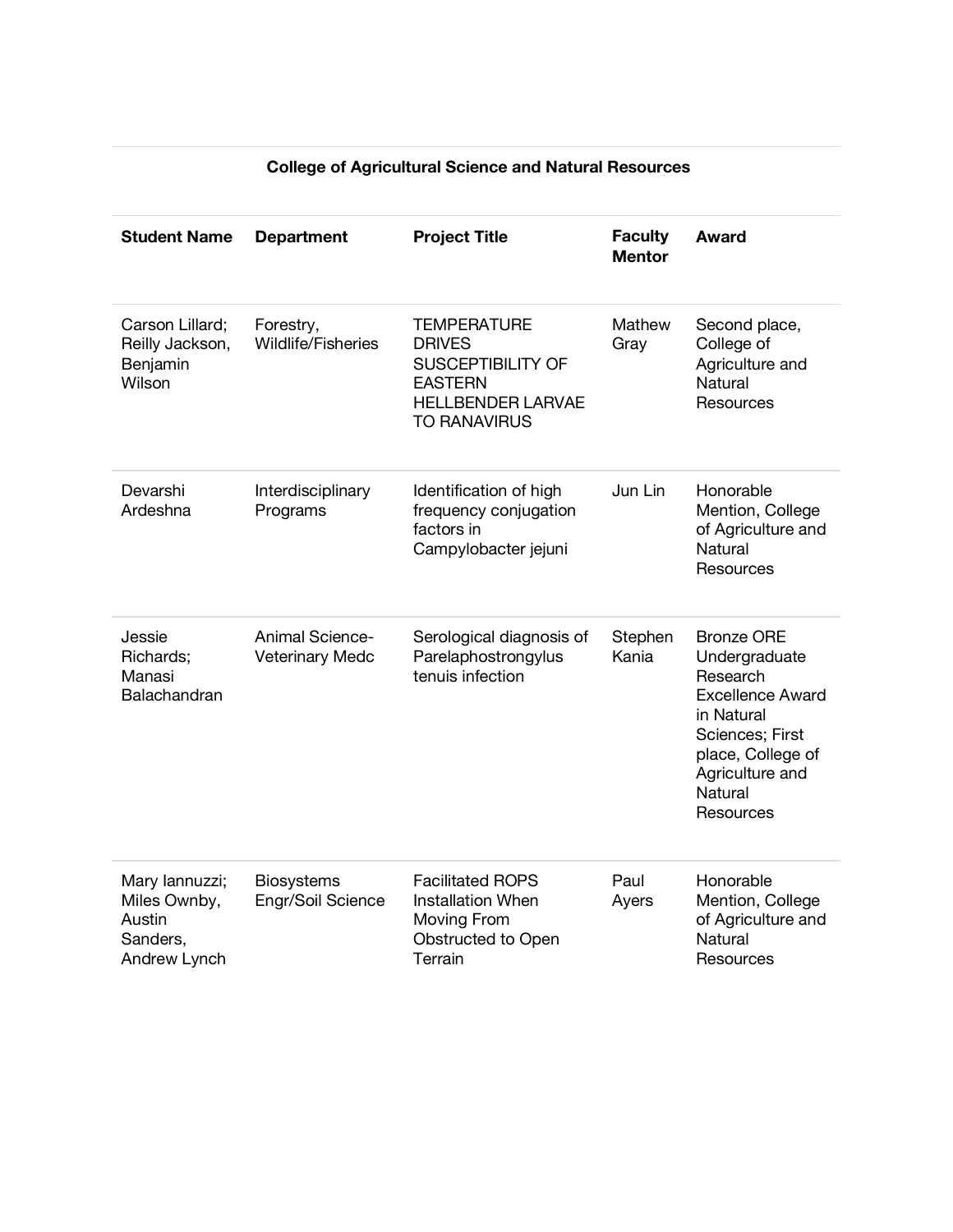| Natural<br>Resources | Mikayla<br>Goodman | Food Technology<br>and Science | Chenopodium<br>berlandieri:<br>Characterization and<br>Importance of Exhibited<br><b>Antimicrobial Properties</b> | Kimberly<br>Gwinn | <b>Bronze ORE</b><br>Undergraduate<br>Research<br><b>Excellence Award</b><br>in Natural<br>Sciences; First<br>place, College of<br>Agriculture and |
|----------------------|--------------------|--------------------------------|-------------------------------------------------------------------------------------------------------------------|-------------------|----------------------------------------------------------------------------------------------------------------------------------------------------|
|----------------------|--------------------|--------------------------------|-------------------------------------------------------------------------------------------------------------------|-------------------|----------------------------------------------------------------------------------------------------------------------------------------------------|

# **College of Architecture and Design**

| <b>Student Name</b> | <b>Department</b> | <b>Project Title</b>                 | <b>Faculty</b><br><b>Mentor</b> | <b>Award</b>                                                                                                        |
|---------------------|-------------------|--------------------------------------|---------------------------------|---------------------------------------------------------------------------------------------------------------------|
| Anna Biggs          | Architecture      | <b>Cabinet of Curiosities</b>        | <b>Brian</b><br>Ambroziak       | College of<br>Architecture and<br>Design<br>Undergraduate<br>Research and<br>Creative<br>Achievement<br>Honor Award |
| Daniel Allen        | Architecture      | Knoxville Medium-<br>Mega Superscape | Keith<br>Kaseman                | College of<br>Architecture and<br>Design<br>Undergraduate<br>Research and<br>Creative<br>Achievement<br>Honor Award |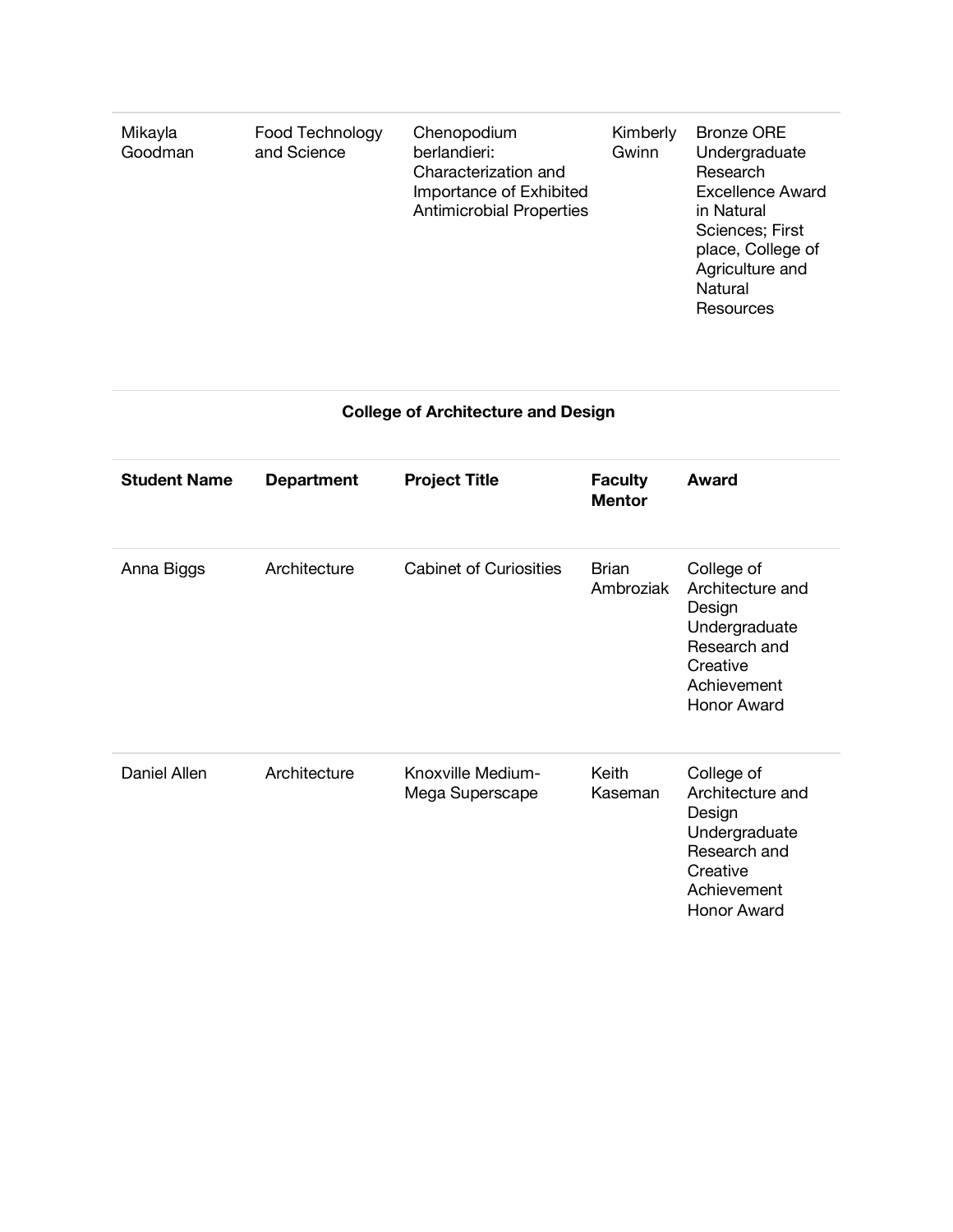| Garrett Nelli;<br>Andrew Ariola                                                                                                                                                                                                                                                                                                                                                                                               | Architecture | <b>Red Bird Water Kiosk</b><br>Clean Water Clean<br>Life | John<br>McRae          | <b>Silver ORE</b><br>Undergraduate<br>Research<br><b>Excellence Award</b><br>in Art, Architecture<br>and Design, and<br>Performing Arts |
|-------------------------------------------------------------------------------------------------------------------------------------------------------------------------------------------------------------------------------------------------------------------------------------------------------------------------------------------------------------------------------------------------------------------------------|--------------|----------------------------------------------------------|------------------------|-----------------------------------------------------------------------------------------------------------------------------------------|
| Geoffrey<br>Cavalier; Paul<br>Attea; Matthew<br>Barnett; Irene<br>Chang; Jean<br>Baron Parczyk;<br>John Battle;<br>Geoffrey<br>Cavalier; Bailey<br>Comer; Melissa<br>Hatchett; Kacper<br>Krok; Tyler<br>Rasnake;<br>Christopher<br>Sayre; Matthew<br>Sutton; Chuan<br>Tang; Oliver<br>White; Julian<br>Wandzilak;<br>Tomasz<br>Wszolek;<br>Michael<br>Cunningham;<br>Scott<br>Schermerhorn;<br>Javan Reynolds;<br>Brian Ishom | Architecture | The Green Oak<br>Initiative                              | Theodore<br>Shelton Jr | <b>ORE Gold Award</b><br>for Undergraduate<br>Research in Art,<br>Architecture and<br>Design, and<br>Performing Arts                    |
| <b>Holly Harris</b>                                                                                                                                                                                                                                                                                                                                                                                                           | Architecture | Intergenerational<br>Living                              | John<br>McRae          | College of<br>Architecture and<br>Design<br>Undergraduate<br>Research and<br>Creative<br>Achievement                                    |

Honor Award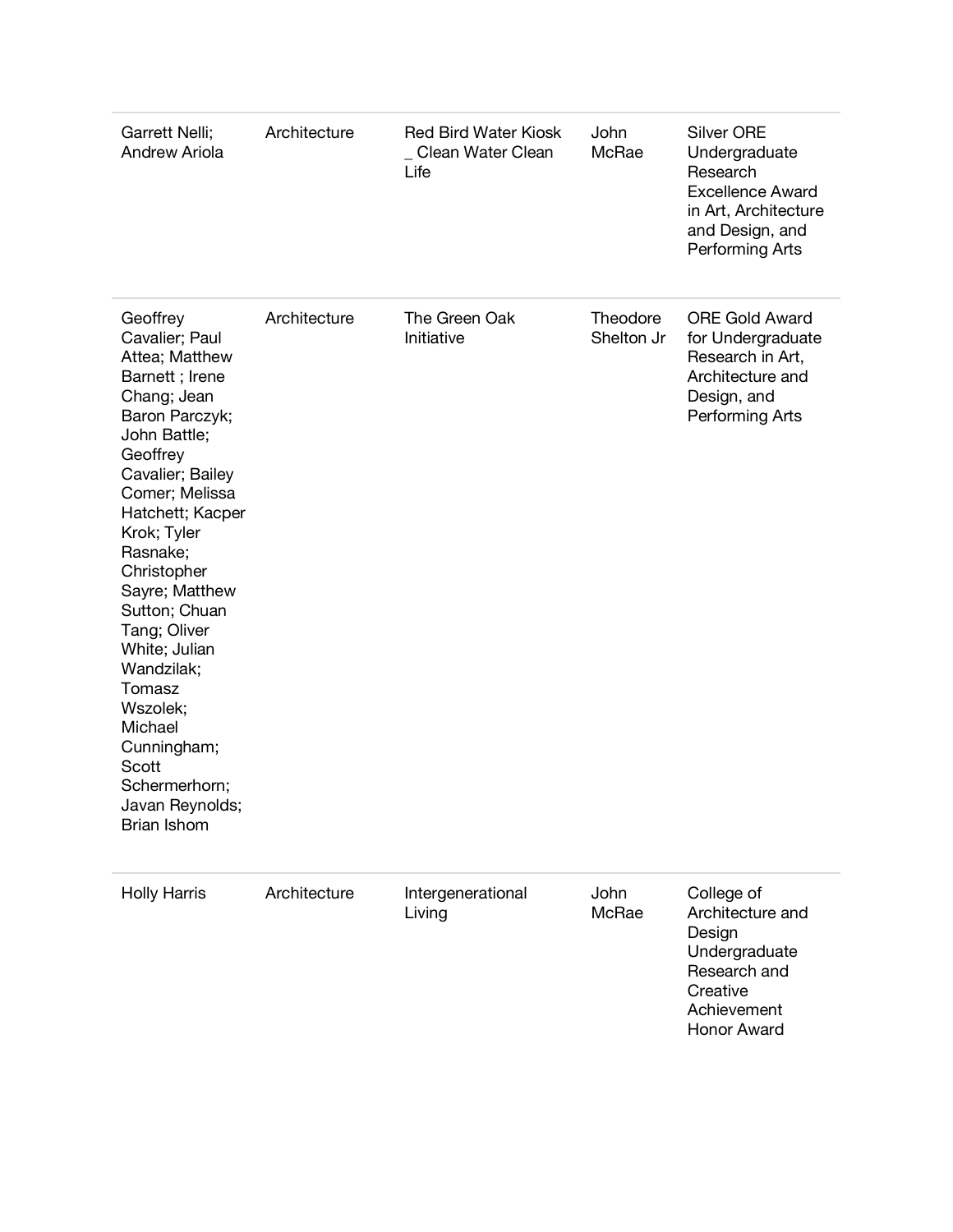| Jerry Sullivan;<br>Kenna Cajka,<br>Angela Claeys,<br>Cayce Davis,<br>Patrick Green,<br>Jacob Heaton,<br>Gina Raffanti,<br>Hunter Todd,<br>Eric Archer,<br>Hunter Byrnes,<br>Geneva Hill,<br><b>Jared Wilkins</b> | Architecture | <b>Beardsley Community</b><br>Farm Design-Build-<br><b>Evaluate Project</b>      | Jennifer<br>Akerman       | College of<br>Architecture and<br>Design<br>Undergraduate<br>Research and<br>Creative<br>Achievement<br><b>Honor Award</b>              |
|------------------------------------------------------------------------------------------------------------------------------------------------------------------------------------------------------------------|--------------|----------------------------------------------------------------------------------|---------------------------|-----------------------------------------------------------------------------------------------------------------------------------------|
| Sierra Jensen;<br>David Berry                                                                                                                                                                                    | Architecture | <b>LEAP Collaborative: A</b><br>Demonstration of<br><b>Sustainable Practices</b> | William<br>Martella       | College of<br>Architecture and<br>Design<br>Undergraduate<br>Research and<br>Creative<br>Achievement<br>Honor Award                     |
| <b>William Dunn</b>                                                                                                                                                                                              | Architecture | <b>Cabinet of Curiosities</b>                                                    | <b>Brian</b><br>Ambroziak | College of<br>Architecture and<br>Design<br>Undergraduate<br>Research and<br>Creative<br>Achievement<br>Honor Award                     |
| Zachary<br>Mulitauaopele;<br>Sean Miller,<br>Zane Espinosa                                                                                                                                                       | Architecture | Steelhead                                                                        | Keith<br>Kaseman          | <b>Bronze ORE</b><br>Undergraduate<br>Research<br><b>Excellence Award</b><br>in Art, Architecture<br>and Design, and<br>Performing Arts |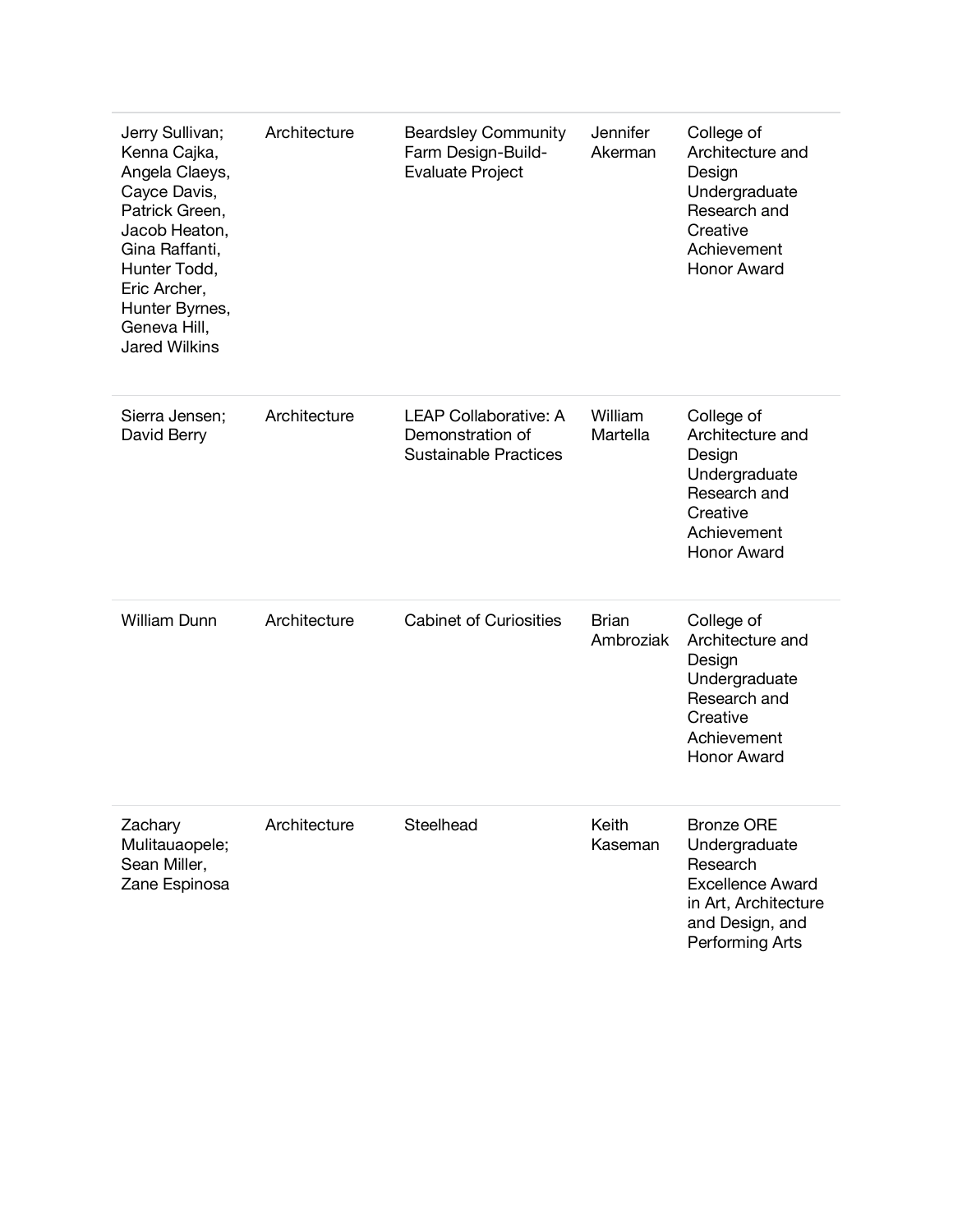| <b>Student Name</b>          | <b>Department</b>                      | <b>Project Title</b>                                                                                                                             | <b>Faculty</b><br><b>Mentor</b> | <b>Award</b>                                                                                     |
|------------------------------|----------------------------------------|--------------------------------------------------------------------------------------------------------------------------------------------------|---------------------------------|--------------------------------------------------------------------------------------------------|
| Adam Laclair;<br>lan Francis | <b>Mathematics</b>                     | Group Defect and<br><b>Commuting Squares</b>                                                                                                     | Remus<br>Nicoara                | Honorable<br>Mention, Physical<br>Sciences, College<br>of Arts &<br>Sciences                     |
| Alina Clay                   | <b>College Scholars</b><br>Honors      | <b>Gendered Patterns of</b><br>Economic<br>Marginalization and<br><b>Women's Political</b><br>Participation in Latin<br>America                  | Jana<br>Morgan                  | Honorable<br>Mention, Social<br>Sciences, College<br>of Arts &<br><b>Sciences</b>                |
| Amos<br>Manneschmidt         | Physics and<br>Astronomy               | Using SPLASH to<br>Visualize<br>Nucleosynthesis of<br>Many Species in<br><b>CHIMERA Simulation</b><br>of Type IIA<br>Supernovae Core<br>Collapse | <b>William Hix</b>              | First place,<br>Physical<br>Sciences, College<br>of Arts &<br>Sciences                           |
| Benjamin<br>Adams            | Earth/<br>Planetary<br>Sciences        | Impact of Temporal<br>Variations of<br>Hydrology on<br>Groundwater<br>Geochemistry                                                               | <b>Terry Hazen</b>              | Honorable<br>Mention, Physical<br>Sciences, College<br>of Arts &<br><b>Sciences</b>              |
| Campbell<br>Reynolds         | Biochem/<br>Cellular/<br>Molecular Bio | Characterization of<br>Chemotactic<br>Receptor Tlp2 in<br>Azospirillum<br>brasilense                                                             | Gladys<br>Alexandre             | Honorable Mention,<br>Cellular, Molecular,<br>and Microbiology,<br>College of Arts &<br>Sciences |

#### **College of Arts & Sciences**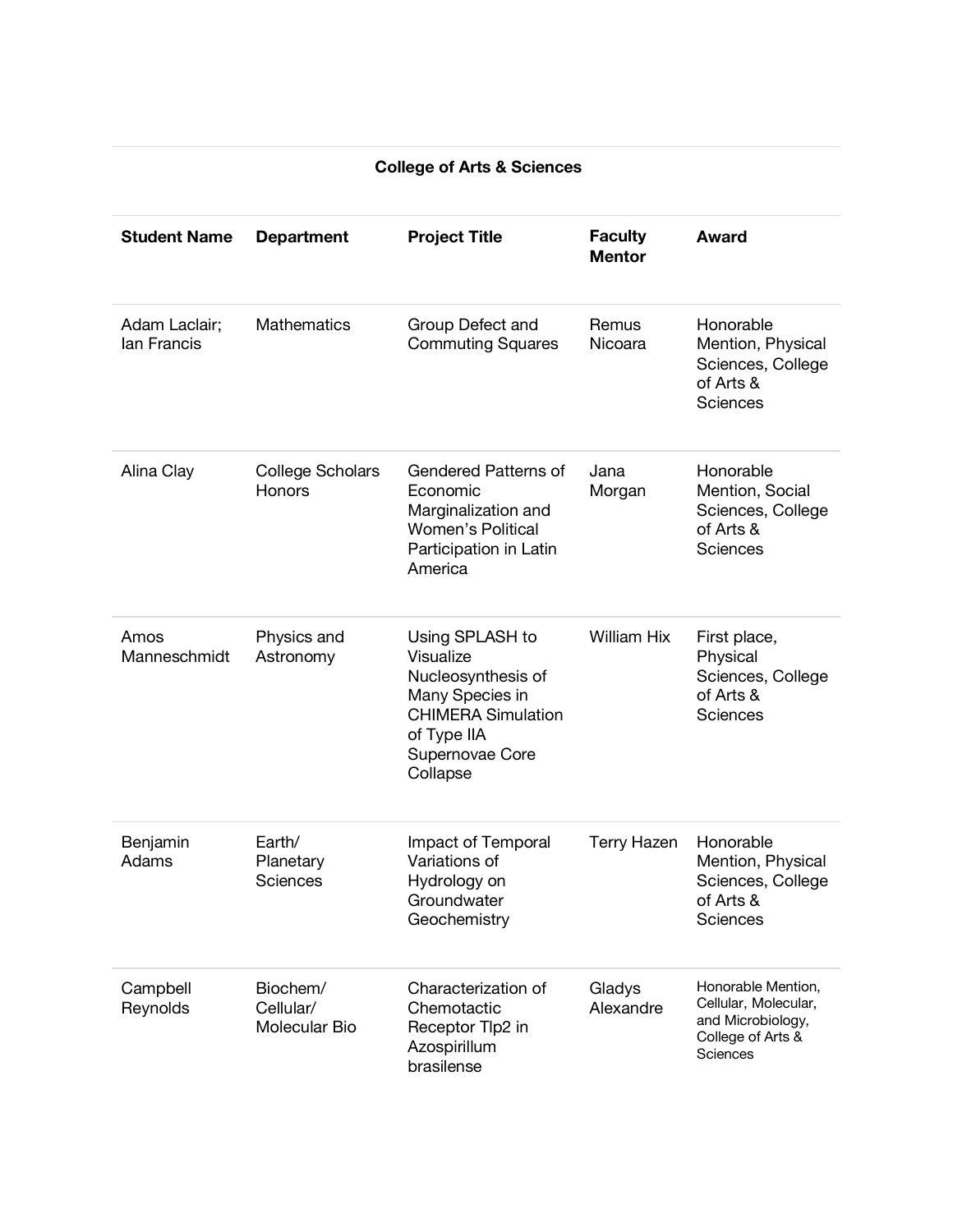| <b>Chad Melton</b>  | Earth/<br>Planetary<br>Sciences | Photometry of<br>scattered disk objects<br>in the outer Solar<br>System                                               | Joshua<br>Emery           | Honorable<br>Mention, Physical<br>Sciences, College<br>of Arts &<br>Sciences                                                                                                                                                                                                                               |
|---------------------|---------------------------------|-----------------------------------------------------------------------------------------------------------------------|---------------------------|------------------------------------------------------------------------------------------------------------------------------------------------------------------------------------------------------------------------------------------------------------------------------------------------------------|
| <b>Chloe Bliton</b> | Psychology                      | Emotion<br>Dysregulation,<br>Gender, and Intimate<br>Partner Violence<br>Perpetration: An<br><b>Exploratory Study</b> | Gregory<br>Stuart         | Phi Kappa Phi<br><b>Honor Society</b><br>Best of Show<br>Award; Silver<br><b>ORE</b><br>Undergraduate<br>Research<br><b>Excellence Award</b><br>in Social Science,<br>Social Work,<br>Education,<br>Communication,<br>and Humanities;<br>First place, Social<br>Sciences, College<br>of Arts &<br>Sciences |
| Chloe Lovelace      | Classics                        | Swallow Imagery in<br>the Spring Fresco                                                                               | Aleydis Van<br>de Moortel | <b>Bronze ORE</b><br>Undergraduate<br>Research<br><b>Excellence Award</b><br>in Social Science,<br>Social Work,<br>Education,<br>Communication,<br>and Humanities;<br>First place,<br>Humanities,<br>College of Arts &<br>Sciences                                                                         |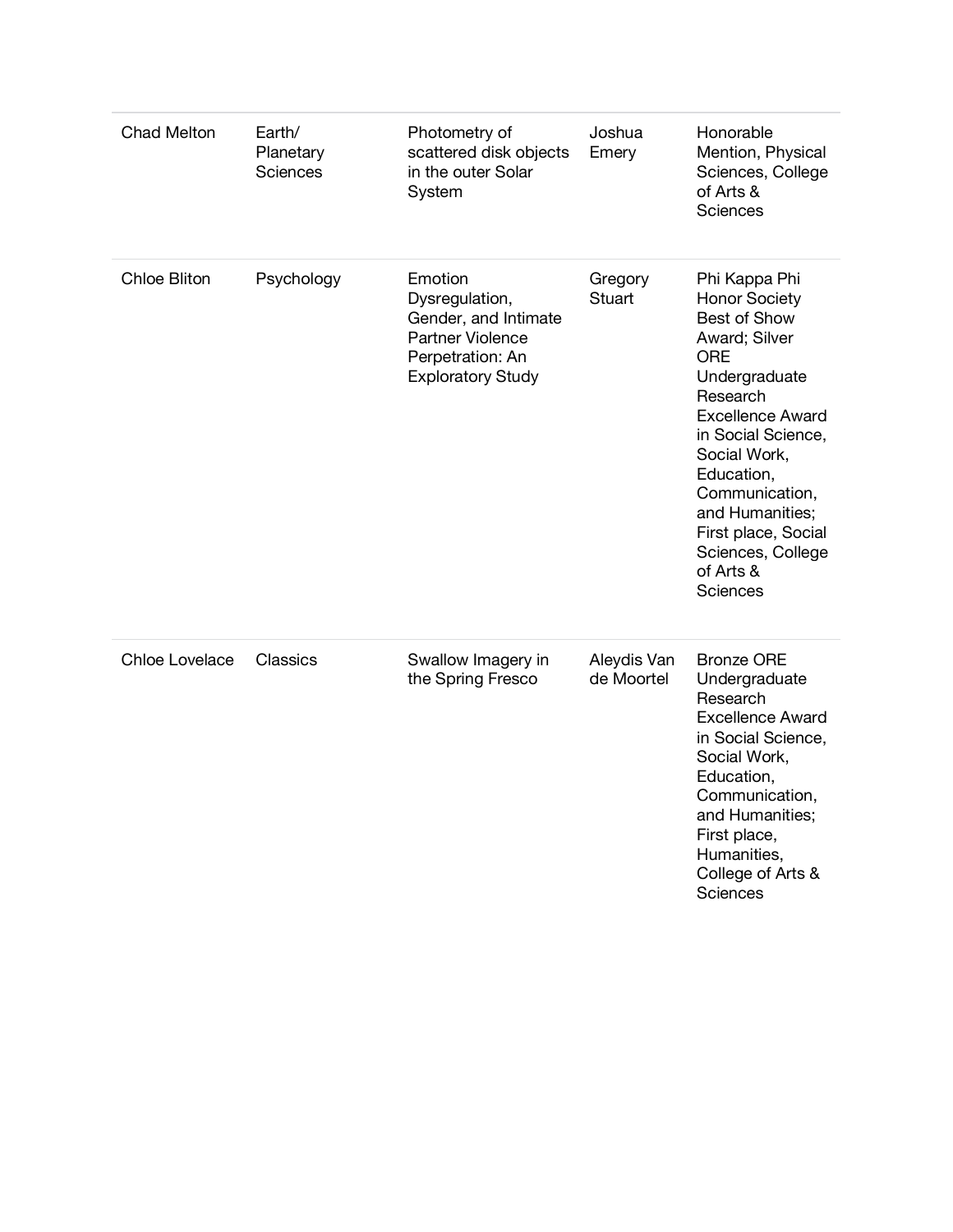| David Morse                             | <b>College Scholars</b><br>Honors | The Interaction of<br>Cytotoxins and<br>Intermetallic<br>Nanoparticles With<br><b>Lipid Membranes</b>       | Dibyendu<br>Mukherjee    | Phi Kappa Phi<br><b>Honor Society</b><br>Best of Show<br>Award; Gold ORE<br>Undergraduate<br>Research<br><b>Excellence Award</b><br>in Natural<br>Sciences; First<br>Place, Cellular,<br>Molecular, and<br>Microbiology,<br>College of Arts &<br><b>Sciences</b> |
|-----------------------------------------|-----------------------------------|-------------------------------------------------------------------------------------------------------------|--------------------------|------------------------------------------------------------------------------------------------------------------------------------------------------------------------------------------------------------------------------------------------------------------|
| Dhara Naik;<br><b>Brooke</b><br>Pearson | Geography                         | When Pigs Flu                                                                                               | Ronald<br>Foresta        | First place, Social<br>Sciences, College<br>of Arts &<br><b>Sciences</b>                                                                                                                                                                                         |
| Emma Pugmire                            | Classics                          | Lost in the Sands of<br>Time: The<br>Monumental Imperial<br>Latin Inscription at<br>'Ayn Gharandal          | Erin Darby               | First place,<br>Humanities,<br>College of Arts &<br><b>Sciences</b>                                                                                                                                                                                              |
| Haylie Lam                              | Biology                           | Real-Time<br>Biomonitoring of<br>Cytotoxicity in 3D<br>Autobioluminescent<br>Human Tissue Culture<br>Models | Steven<br>Ripp           | First Place,<br>Cellular,<br>Molecular, and<br>Microbiology,<br>College of Arts &<br>Sciences                                                                                                                                                                    |
| Joshua<br>O'Banion                      | Psychology                        | Motivation and<br><b>Anxiety Levels</b>                                                                     | Debora<br><b>Baldwin</b> | Honorable<br>Mention, Social<br>Sciences, College<br>of Arts &<br>Sciences                                                                                                                                                                                       |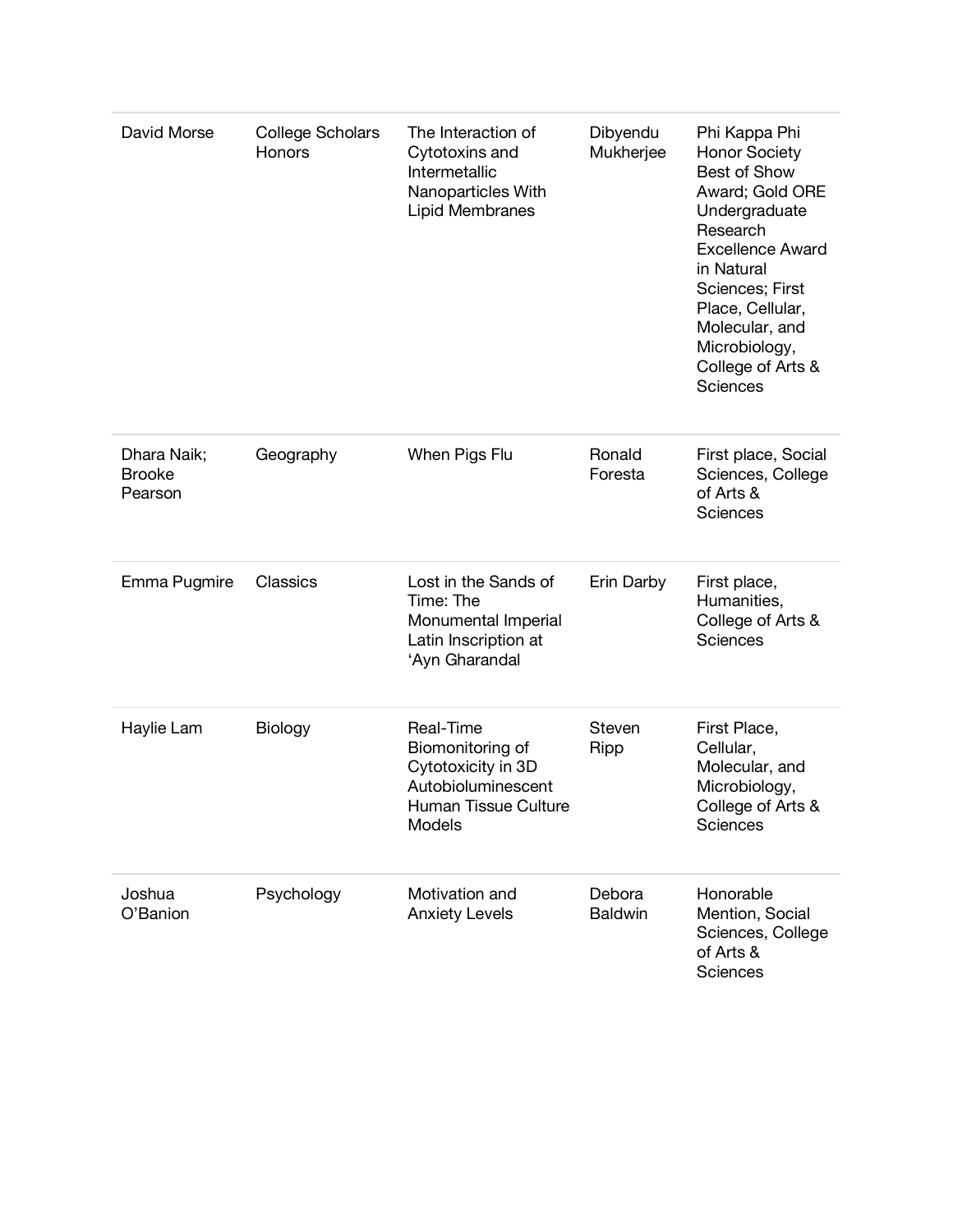| Justin<br>Dinsmore     | Microbiology                           | Metabolite Usage in<br>Candida albicans<br><b>Mutant Strains</b>                                                                    | Todd<br>Reynolds        | First Place,<br>Cellular,<br>Molecular, and<br>Microbiology,<br>College of Arts &<br>Sciences              |
|------------------------|----------------------------------------|-------------------------------------------------------------------------------------------------------------------------------------|-------------------------|------------------------------------------------------------------------------------------------------------|
| Kathleen<br>Fitzgerald | Microbiology                           | Diversity and<br>Distribution of<br>Archaeal amoA Genes<br>in Geochemically<br><b>Distinct Marine</b><br><b>Basins</b>              | <b>Terry Hazen</b>      | Honorable<br>Mention, Ecology<br>and Evolutionary<br>Biology, College<br>of Arts &<br>Sciences             |
| Kathryn<br>Mcbride     | Microbiology                           | Assessing Ecological<br>Impact of Clay<br>Flocculation<br>Techniques by<br><b>Measuring Microbial</b><br><b>Community Structure</b> | <b>Terry Hazen</b>      | Honorable<br>Mention, Cellular,<br>Molecular, and<br>Microbiology,<br>College of Arts &<br><b>Sciences</b> |
| Kelly Arnholt          | Biology                                | <b>Toxicity Testing of</b><br>Cellulose<br>Nanocrystals using<br>Bioluminescent<br><b>Bioreporters</b>                              | Steven<br>Ripp          | Honorable<br>Mention, Cellular,<br>Molecular, and<br>Microbiology,<br>College of Arts &<br>Sciences        |
| Krishen Gosine         | Biochem/<br>Cellular/<br>Molecular Bio | Genetic Investigation<br>of Separase's Role in<br>the Viability in<br>Caenorhabditis<br>elegans                                     | Josh<br><b>Bembenek</b> | Honorable<br>Mention, Cellular,<br>Molecular, and<br>Microbiology,<br>College of Arts &<br><b>Sciences</b> |
| Louis Varriano         | Physics and<br>Astronomy               | Can mirror matter be<br>detected on Earth?                                                                                          | Yuri<br>Kamyshkov       | First place,<br>Physical<br>Sciences, College<br>of Arts &<br>Sciences                                     |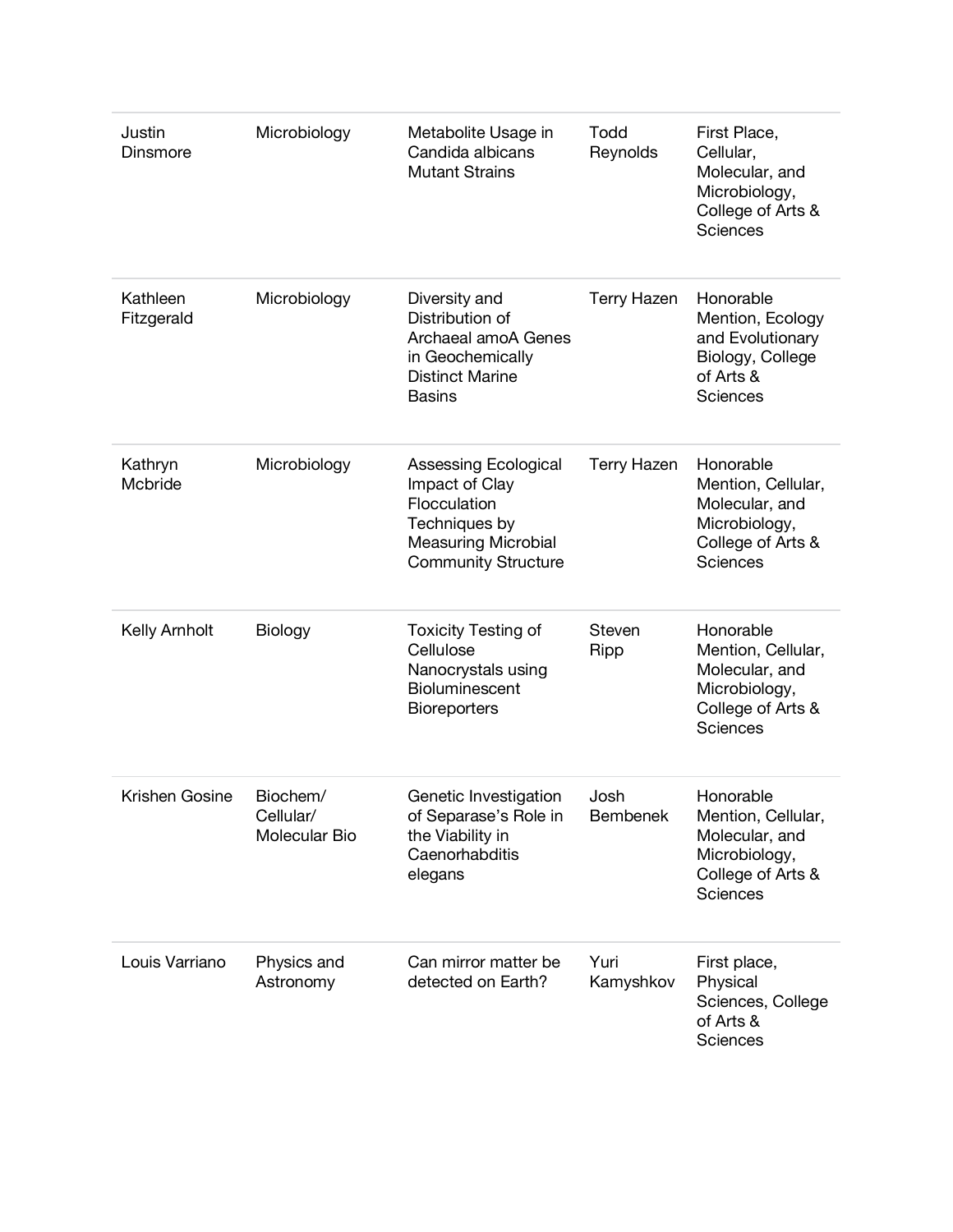| Marian<br>LaForest    | Biochem/<br>Cellular/<br>Molecular Bio | Non-degradable<br>securin in<br>Caenorhabditis<br>elegans                                                                       | Josh<br><b>Bembenek</b> | <b>Silver ORE</b><br>Undergraduate<br>Research<br><b>Excellence Award</b><br>in Natural<br>Sciences; First<br>Place, Cellular,<br>Molecular, and<br>Microbiology,<br>College of Arts &<br><b>Sciences</b> |
|-----------------------|----------------------------------------|---------------------------------------------------------------------------------------------------------------------------------|-------------------------|-----------------------------------------------------------------------------------------------------------------------------------------------------------------------------------------------------------|
| Matthew<br>Cameron    | Chemistry                              | Development and<br>Implementation of<br>Cycloolefinic CO2<br>Thin-Film Gas<br>Separation<br>Membranes                           | <b>Brian Long</b>       | First place,<br>Physical<br>Sciences, College<br>of Arts &<br><b>Sciences</b>                                                                                                                             |
| <b>Peter Meidl</b>    | Ecology/<br>Evolutionary<br>Biology    | Do Unaccounted for<br>Mutualist Interactions<br>Explain Plant-Soil<br>Linkages?                                                 | Jennifer<br>Schweitzer  | Honorable<br>Mention, Ecology<br>and Evolutionary<br>Biology, College<br>of Arts &<br><b>Sciences</b>                                                                                                     |
| <b>Robert Cremins</b> | Religious Studies                      | The Threat of Gender<br>Nonconformity to<br><b>Christian Authorities</b><br>in Antiquity                                        | Christine<br>Shepardson | Honorable<br>Mention,<br>Humanities,<br>College of Arts &<br>Sciences                                                                                                                                     |
| Sarah Daws            | Ecology/<br>Evolutionary<br>Biology    | Plasticity in a<br>changing world:<br>phenotypic variability<br>in Boechera stricta<br>across spatial and<br>temporal gradients | Jennifer<br>Schweitzer  | <b>Silver ORE</b><br>Undergraduate<br>Research<br><b>Excellence Award</b><br>in Natural<br>Sciences; First<br>Place, Ecology<br>and Evolutionary<br>Biology, College<br>of Arts &<br><b>Sciences</b>      |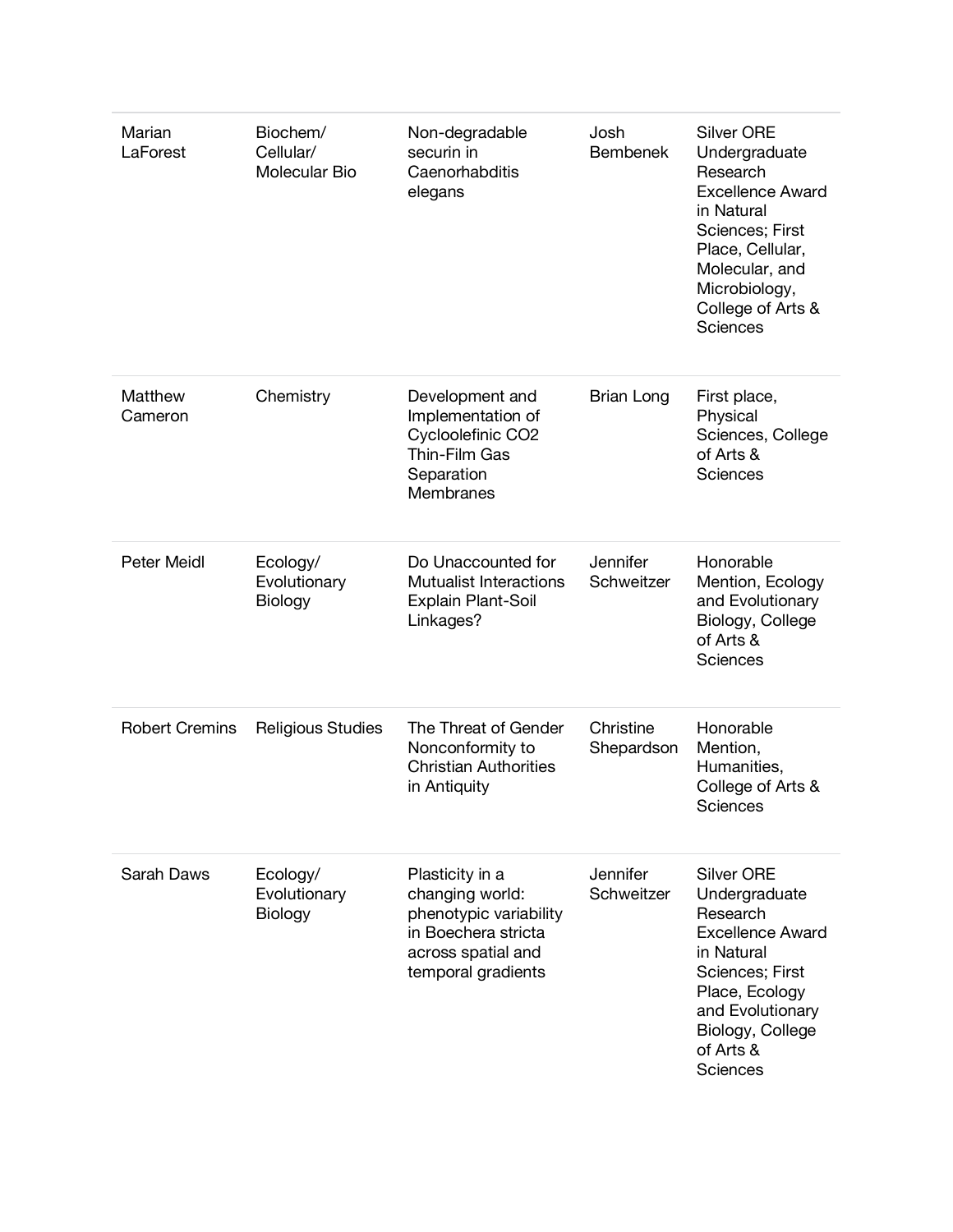| Taylor Thomas      | <b>Religious Studies</b>            | Asherah in Israelite<br>Religion                                                                                                                                                             | Erin Darby       | Honorable<br>Mention,<br>Humanities,<br>College of Arts &<br>Sciences                    |
|--------------------|-------------------------------------|----------------------------------------------------------------------------------------------------------------------------------------------------------------------------------------------|------------------|------------------------------------------------------------------------------------------|
| William<br>Johnson | Ecology/<br>Evolutionary<br>Biology | Foraging behavior of<br>Carolina Chickadees<br>(Poecile carolinensis)<br>and Tufted Titmice<br>(Baeolophus bicolor)<br>in response to the<br>body orientation of<br>snake predator<br>models | Todd<br>Freeberg | First Place,<br>Ecology and<br>Evolutionary<br>Biology, College<br>of Arts &<br>Sciences |

### **School of Art, College of Arts & Sciences**

| <b>Student Name</b> | <b>Department</b> | <b>Project Title</b>                                                 | <b>Faculty</b><br><b>Mentor</b> | Award                                                                                                                            |
|---------------------|-------------------|----------------------------------------------------------------------|---------------------------------|----------------------------------------------------------------------------------------------------------------------------------|
| Alanna Wilkinson    | Art               | I Don't Want to Live<br><b>Without You</b>                           | Paul<br>Harrill                 | <b>Bronze ORE</b><br>Undergraduate<br>Research<br>Excellence Award<br>in Art, Architecture<br>and Design, and<br>Performing Arts |
| Brayan Zavala       | Art               | Latino Literacy: A<br><b>Bilingual</b><br><b>Communication Guide</b> | Sarah<br>Lowe                   | Gold ORE<br>Undergraduate<br>Research<br>Excellence Award<br>in Art, Architecture<br>and Design, and<br>Performing Arts          |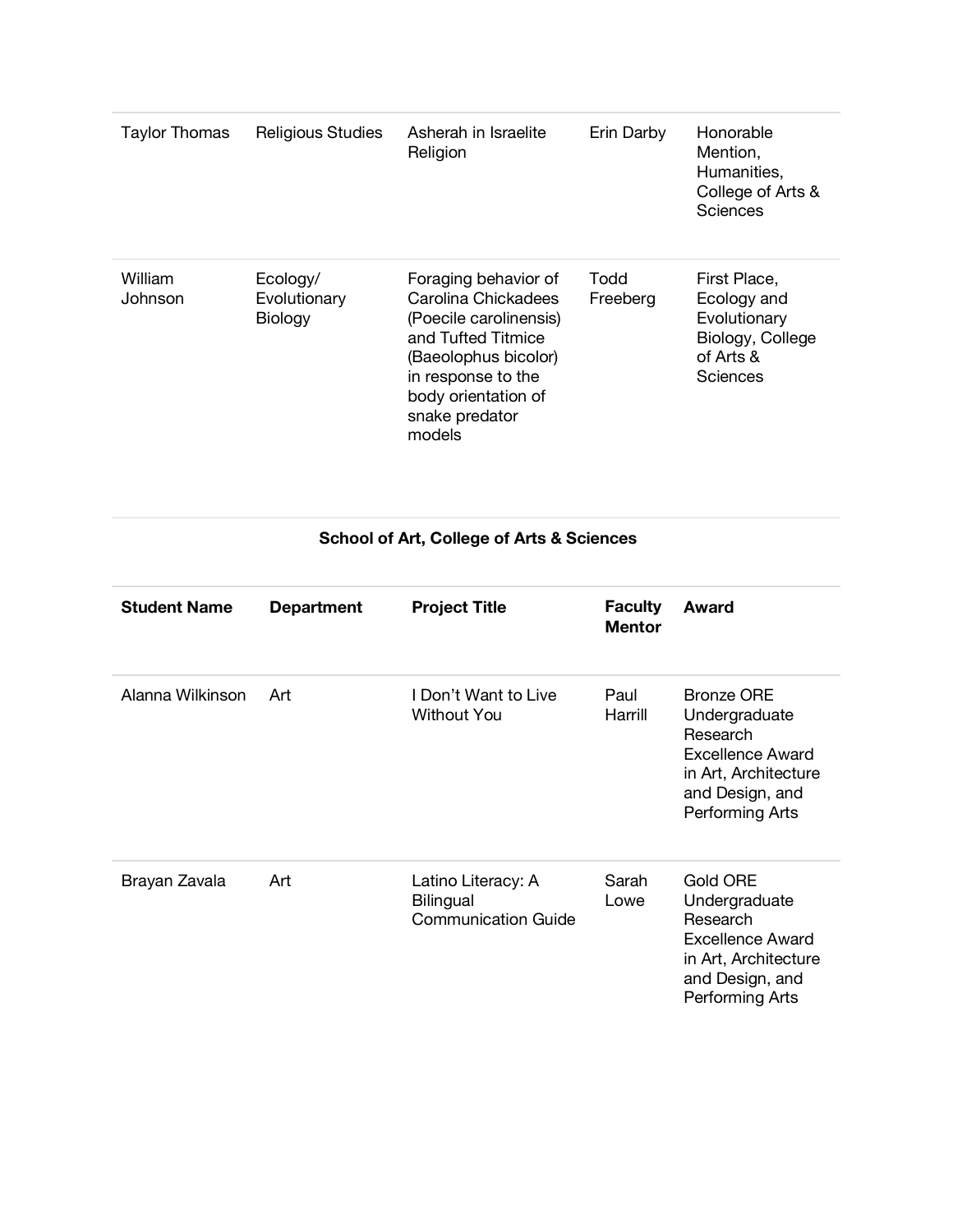| Elea Wright;<br>Alexandra<br>Raykowitz,<br>Stephanie<br>Bullock, Jennifer<br>Krukowski | Art | The Decorative Duel                                                              | Carolyn<br><b>Staples</b> | School of Art<br>Undergraduate<br>Research and<br>Creative<br>Achievement Honor<br>Award                                                |
|----------------------------------------------------------------------------------------|-----|----------------------------------------------------------------------------------|---------------------------|-----------------------------------------------------------------------------------------------------------------------------------------|
| <b>Katie Counts</b>                                                                    | Art | A Quality of Life;<br>Piper's Cannabis Story                                     | Paul<br>Harrill           | <b>Silver ORE</b><br>Undergraduate<br>Research<br><b>Excellence Award</b><br>in Art, Architecture<br>and Design, and<br>Performing Arts |
| Rebekah<br>Bennett; Vincent<br>Walker                                                  | Art | <b>Art Movement</b>                                                              | Sarah<br>Lowe             | School of Art<br>Undergraduate<br>Research and<br>Creative<br><b>Achievement Honor</b><br>Award                                         |
| Samuel<br>Bendriem;<br>Brayan Zavala                                                   | Art | AccentKnoxville-<br>Promoting the<br>International Cultures in<br>Knoxville, TN. | Sarah<br>Lowe             | School of Art<br>Undergraduate<br>Research and<br>Creative<br><b>Achievement Honor</b><br>Award                                         |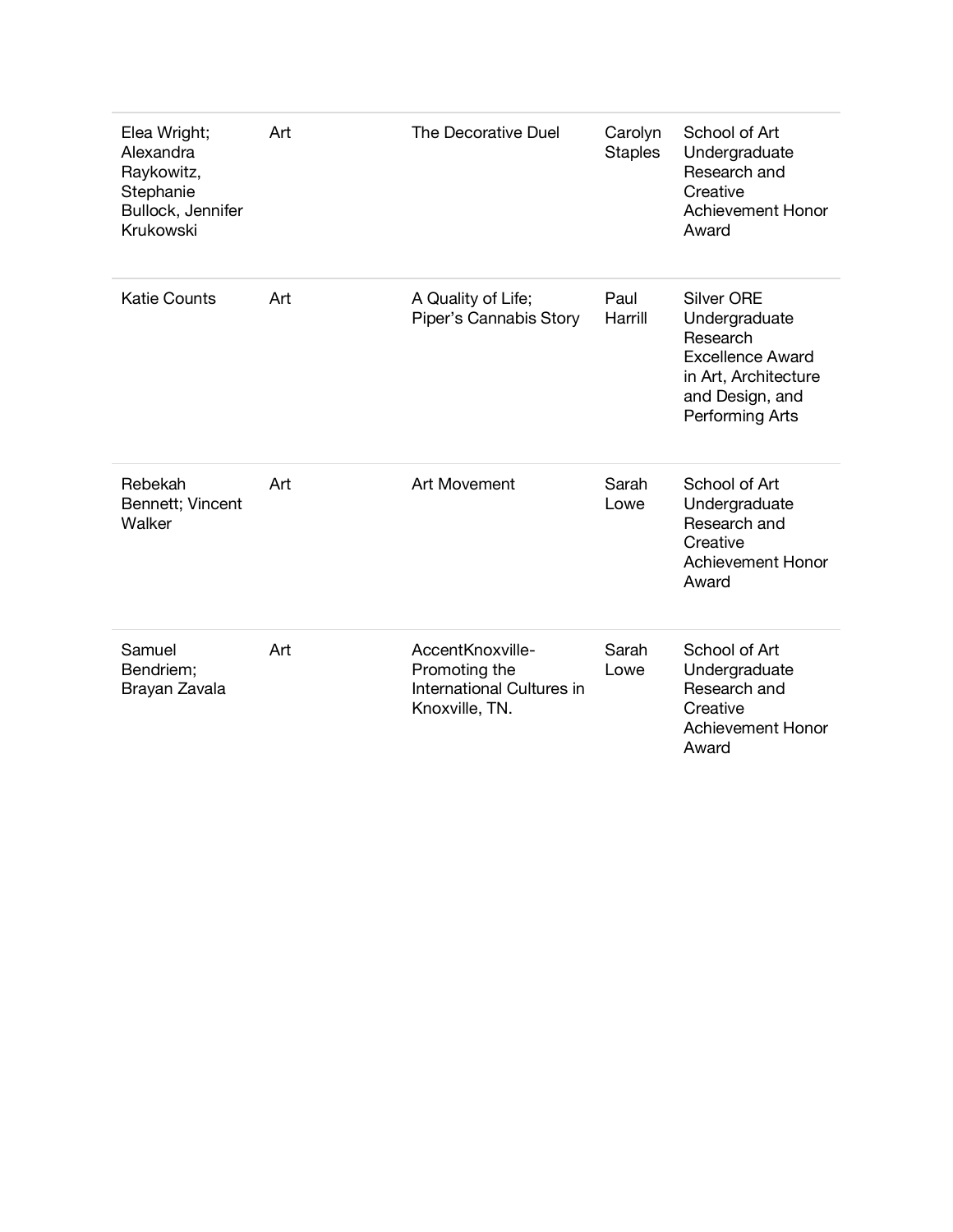| <b>Student Name</b>               | <b>Department</b> | <b>Title</b>                                                                            | <b>Faculty</b><br><b>Mentor</b> | Award                                                                                                                                    |
|-----------------------------------|-------------------|-----------------------------------------------------------------------------------------|---------------------------------|------------------------------------------------------------------------------------------------------------------------------------------|
| Wesley Carroll,<br>Piano          | <b>Music</b>      | Scherzo No. 2, Opus 31 in<br>Bb minor by Frederic<br>Chopin                             | Fay<br>Adams                    | Phi Kappa Phi<br><b>Honor Society</b><br><b>Best of Show</b><br>Award; First<br>place, School of<br>Music, College of<br>Arts & Sciences |
| Sid Warren,<br>Alto Saxophone     | Music             | Sonata Opus 19,<br>3rd Movement by Paul<br>Creston                                      | Allison<br>Adams                | Second place,<br>School of Music,<br>College of Arts &<br>Sciences                                                                       |
| Tyler Padgett,<br><b>Baritone</b> | Music             | Fear no more the heat o'<br>the sun by Gerald Finzi                                     | Andrew<br>Skoog                 | Third place,<br>School of Music,<br>College of Arts &<br>Sciences                                                                        |
|                                   |                   | <b>Haslam College of Business</b>                                                       |                                 |                                                                                                                                          |
| <b>Student</b><br><b>Name</b>     | <b>Department</b> | <b>Project Title</b>                                                                    | <b>Faculty</b><br><b>Mentor</b> | Award                                                                                                                                    |
| Amanda<br>Prevost                 | Accounting        | Please Mind the<br>GAAP: Advanced<br>Compliance with<br><b>FRC Reporting</b><br>Changes | Joseph<br>Carcello              | Honorable Mention,<br>Haslam College of<br><b>Business</b>                                                                               |

#### **School of Music, College of Arts & Sciences**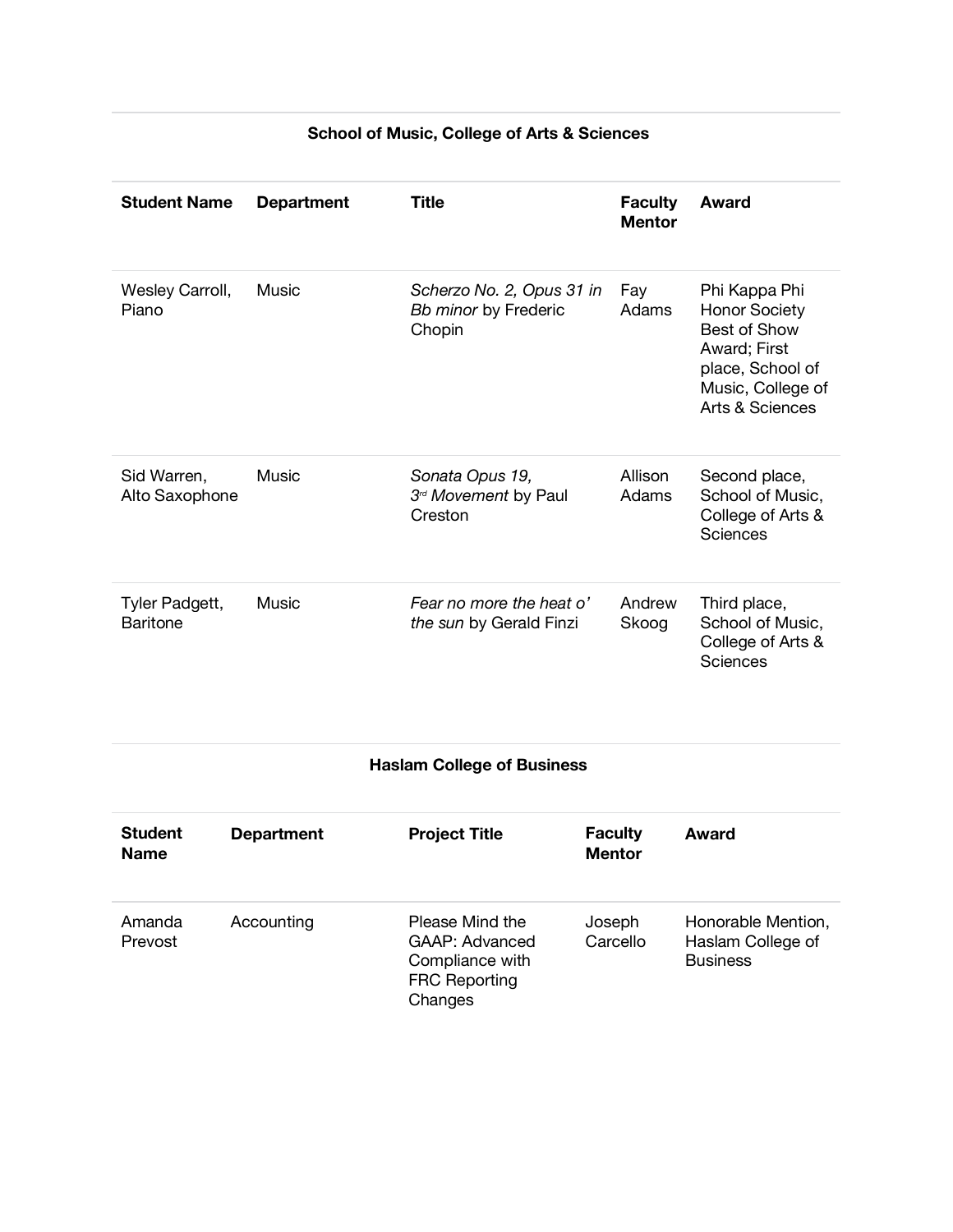| Ashton<br>Banta    | Marketing/Supply<br>Chain Mgt           | Going Viral: A Look<br>Into the Effectiveness<br>of Viral Advertising                           | Debbie<br>Mackey    | Honorable Mention,<br>Haslam College of<br><b>Business</b>                                                                                         |
|--------------------|-----------------------------------------|-------------------------------------------------------------------------------------------------|---------------------|----------------------------------------------------------------------------------------------------------------------------------------------------|
| Charles<br>Currey  | Marketing/Supply<br>Chain Mgt           | Corporate Social<br>Responsibility: What<br>is it, and Why Does it<br>Matter?                   | Diane<br>Mollenkopf | <b>Silver ORE</b><br>Undergraduate<br>Research<br><b>Excellence Award</b><br>in Business:<br>Second place,<br>Haslam College of<br><b>Business</b> |
| Georgia<br>Ralston | Accounting                              | <b>Troubled Asset Relief</b><br>Program: Impact as<br>seen in the<br><b>Agricultural Sector</b> | James<br>Chyz       | <b>Gold ORE</b><br>Undergraduate<br>Research<br><b>Excellence Award</b><br>in Business; First<br>place, Haslam<br><b>College of Business</b>       |
| Jacob<br>Clabo     | Economics                               | <b>Political Polarization</b>                                                                   | Benjamin<br>Compton | Honorable Mention,<br>Haslam College of<br><b>Business</b>                                                                                         |
| John Ridley        | <b>Business</b><br>Analytics/Statistics | <b>Finding Phelps</b>                                                                           | Kenneth<br>Gilbert  | <b>Bronze ORE</b><br>Undergraduate<br>Research<br><b>Excellence Award</b><br>in Business; Third<br>place, Haslam<br><b>College of Business</b>     |
| Liza Reineri       | Accounting                              | <b>Stock Market</b><br>Reaction to<br><b>Environmental Events</b>                               | Laura Cole          | Honorable Mention,<br>Haslam College of<br><b>Business</b>                                                                                         |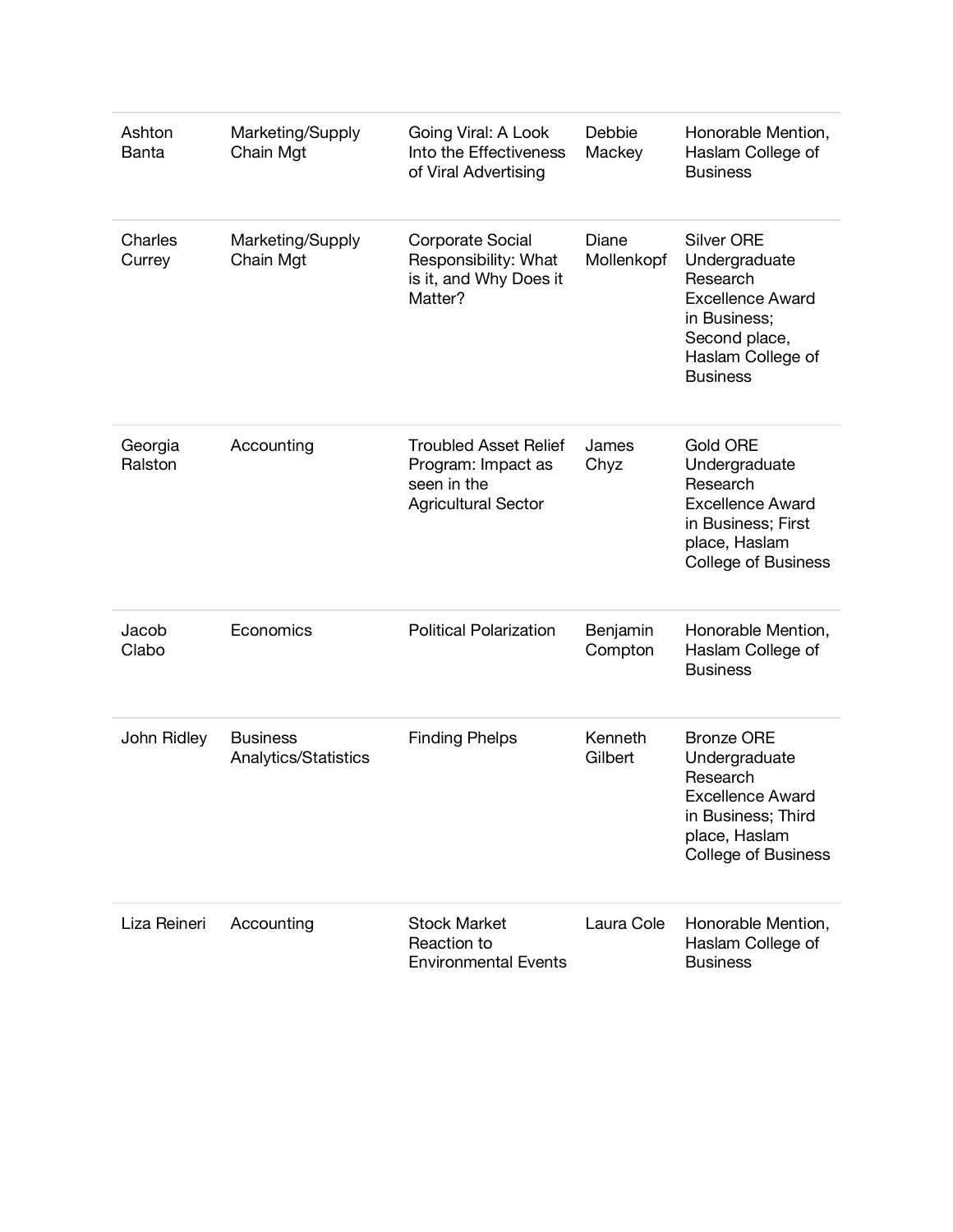| Samuel<br>Rule     | Economics | Economic Impact of<br>Mega-Sporting<br>Events: Explaining<br>population effects on<br>host cities | James<br>Holladay | Honorable Mention,<br>Haslam College of<br><b>Business</b> |
|--------------------|-----------|---------------------------------------------------------------------------------------------------|-------------------|------------------------------------------------------------|
| Sophie<br>Henssler | Economics | A Hedonic Study on<br>the cumulative<br>impact of wind<br>turbines on real<br>estate prices       | James<br>Holladay | Honorable Mention,<br>Haslam College of<br><b>Business</b> |

#### **College of Communication and Information**

| <b>Student</b><br><b>Name</b>     | <b>Department</b>                      | <b>Project Title</b>                                                                                                                                               | <b>Faculty</b><br><b>Mentor</b> | Award                                                        |
|-----------------------------------|----------------------------------------|--------------------------------------------------------------------------------------------------------------------------------------------------------------------|---------------------------------|--------------------------------------------------------------|
| Benjamin<br>Murphy                | Journalism/Electronic<br>Media         | The Merry Death<br>Collector                                                                                                                                       | Paul<br>Harrill                 | First place, College<br>of Communication<br>and Information  |
| Kristin<br>Knight;<br>Kevin Brown | Advertising/Public<br><b>Relations</b> | Recruiting<br>Millennials: How UT<br>Can Leverage<br><b>Recruitment Efforts</b><br>Among Out-of-State<br>Students During a<br>Period of Education<br><b>Reform</b> | Lisa Fall                       | Second place,<br>College<br>Communication and<br>Information |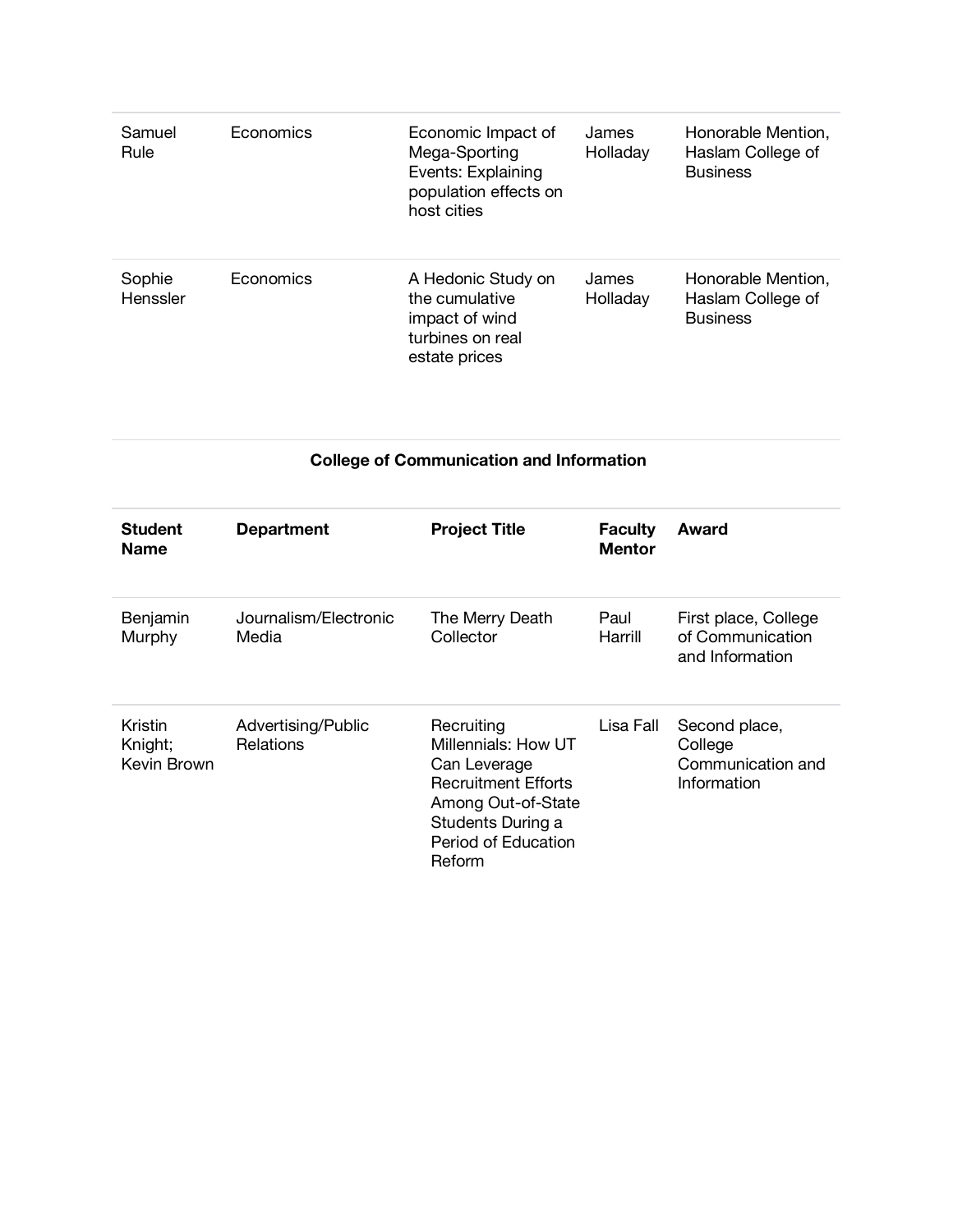| <b>Student</b><br><b>Name</b>            | <b>Department</b>               | <b>Project Title</b>                                                                                                          | <b>Faculty</b><br><b>Mentor</b> | <b>Award</b>                                                                                                                                                                                   |
|------------------------------------------|---------------------------------|-------------------------------------------------------------------------------------------------------------------------------|---------------------------------|------------------------------------------------------------------------------------------------------------------------------------------------------------------------------------------------|
| Cicily<br>Hummer;<br>Antonio<br>Schefano | Kinesiology/Recreat/Sport<br>St | Effects of altered<br>surface inclinations<br>on knee kinematics<br>during drop landing                                       | Songning<br>Zhang               | <b>Silver ORE</b><br>Undergraduate<br>Research<br>Excellence<br>Award in<br>Nursing, Health,<br>and Human<br>Sciences; First<br>place, College of<br>Education,<br>Health and<br>Human Science |
| Hayley<br>Moran                          | <b>Child and Family Studies</b> | Parental<br>Ethnotheories about<br>Child Rearing among<br>the Gamo People in<br>Ethiopia                                      | Hillary<br>Fouts                | Honorable<br>Mention, College<br>of Education,<br>Health and<br>Human Science                                                                                                                  |
| Maria<br>Mejia                           | Nutrition                       | A study of infant<br>feeding beliefs and<br>behaviors among a<br>sample of<br>Southwestern<br>Chinese mother-<br>infant dyads | Katie<br>Kavanagh               | Second place,<br>College of<br>Education,<br>Health and<br>Human Science                                                                                                                       |
| Russell<br>Fling                         | Microbiology                    | $3,4,4'$ -<br>Trichlorocarbanilide<br><b>Exposure Induces</b><br><b>Gut Microbial</b><br>Dysbiosis in Weaned<br>Rats          | Jiangang<br>Chen                | Third place,<br>College of<br>Education,<br>Health and<br>Human Science                                                                                                                        |

# **College of Education, Health, and Human Sciences**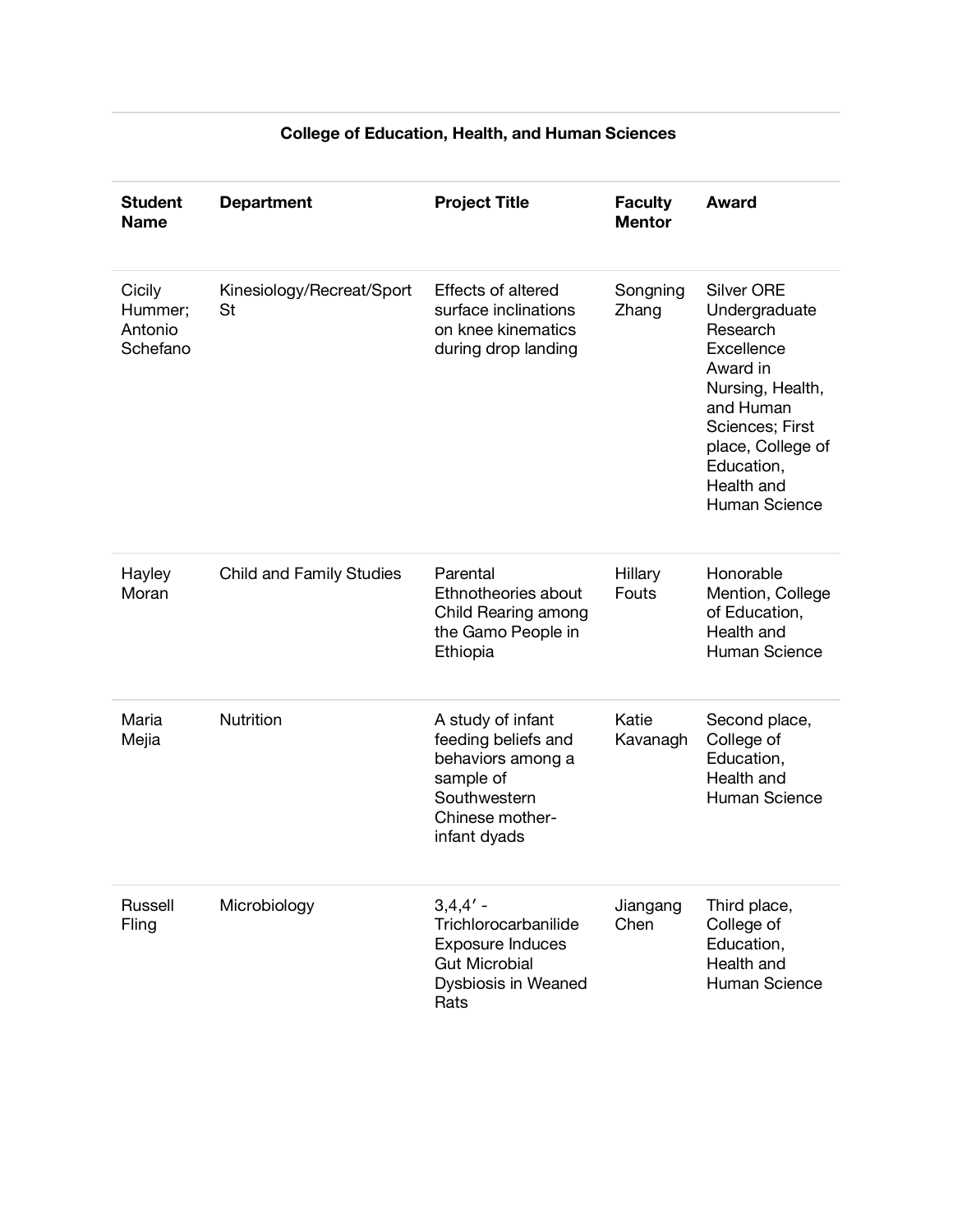#### **College of Engineering**

| <b>Student</b><br><b>Name</b>                          | <b>Department</b>               | <b>Project Title</b>                                                                                                                  | <b>Faculty</b><br><b>Mentor</b> | <b>Award</b>                                                                                                                               |
|--------------------------------------------------------|---------------------------------|---------------------------------------------------------------------------------------------------------------------------------------|---------------------------------|--------------------------------------------------------------------------------------------------------------------------------------------|
| Ellen Moore;<br>William<br>Barbour,<br>Jay<br>McMillan | Biosystems Engr/Soil<br>Science | Design of a Mobile<br><b>Shade Structure</b><br>for Organic Dairy<br>Cattle                                                           | <b>John</b><br>Wilkerson        | <b>William Harris III</b><br>Undergraduate<br>Research Award                                                                               |
| James<br>Ghawaly                                       | <b>Nuclear Engineering</b>      | Development of a<br>Radioisotope<br>Identification<br>Algorithm for<br>Gamma Spectra<br>with a Low Energy<br>Signal-to-noise<br>Ratio | Howard<br>Hall                  | Honorable<br>Mention, College<br>of Engineering                                                                                            |
| John<br>Reynolds                                       | <b>Computer Science</b>         | <b>Forward Error</b><br><b>Correction for Fast</b><br>Streaming with<br>Open-Source<br>Components                                     | James<br>Plank                  | Honorable<br>Mention, Cellular,<br>Molecular, and<br>Microbiology                                                                          |
| Jordan<br><b>Hicks</b>                                 | Civil and Environmental<br>Engr | Timescale of Clay-<br>Polymer<br>Composite<br>Response Using<br><b>Expansion Index</b><br><b>Test</b>                                 | Angel<br>Palomino               | <b>Silver ORE</b><br>Undergraduate<br>Research<br><b>Excellence Award</b><br>in Engineering;<br>Second place,<br>College of<br>Engineering |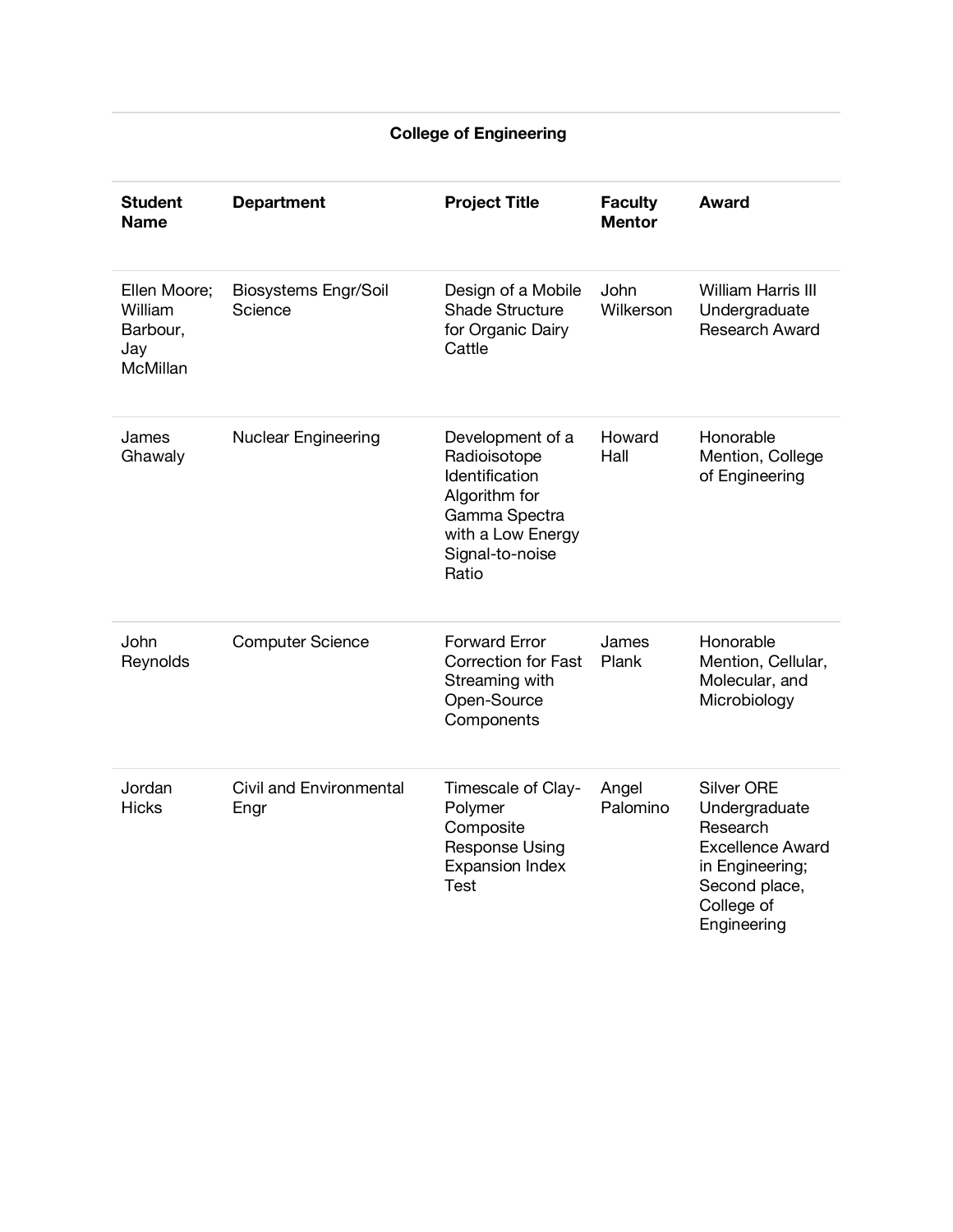| Logan<br>Terheggen          | <b>Chemical Engineering</b>              | Charge Transport<br>in Imidazole-<br>based Deep<br><b>Eutectic Mixtures</b>                                                                                 | Joshua<br>Sangoro     | <b>Bronze ORE</b><br>Undergraduate<br>Research<br><b>Excellence Award</b><br>in Engineering;<br>Third place,<br>College of<br>Engineering |
|-----------------------------|------------------------------------------|-------------------------------------------------------------------------------------------------------------------------------------------------------------|-----------------------|-------------------------------------------------------------------------------------------------------------------------------------------|
| Marti Bell                  | Chemical and<br><b>Biomolecular Engr</b> | Autocatalytic<br>Activation of the<br>Hemagglutinin in<br>Influenza                                                                                         | Eric Boder            | Gold ORE<br>Undergraduate<br>Research<br><b>Excellence Award</b><br>in Engineering;<br>First place,<br>College of<br>Engineering          |
| Matt Loyd                   | Material<br>Science/Engineering          | Homogeneity and<br>annealing study<br>on CsSrBr3:Eu<br>scintillator                                                                                         | Mariya<br>Zhuravleva  | Honorable<br>Mention, College<br>of Engineering                                                                                           |
| Sara Parker;<br>Jenny Patel | Mech/Aerospace/Biomed<br>Engr            | <b>Elucidating Sex-</b><br>Related<br>Differences in<br>Calcification of<br><b>Rat Aortic Heart</b><br>Valves                                               | Zannatul<br>Ferdous   | Honorable<br>Mention, College<br>of Engineering                                                                                           |
| Shane<br>Hagen              | Civil Engineering                        | Quantifying<br>Extracellular<br>Enzyme Activity In<br>Deep-Sea<br>Sediment From<br>the Mediterranean<br>Sea Through The<br>Use Of<br>Fluorometric<br>Assays | <b>Terry</b><br>Hazen | Honorable<br>Mention, College<br>of Engineering                                                                                           |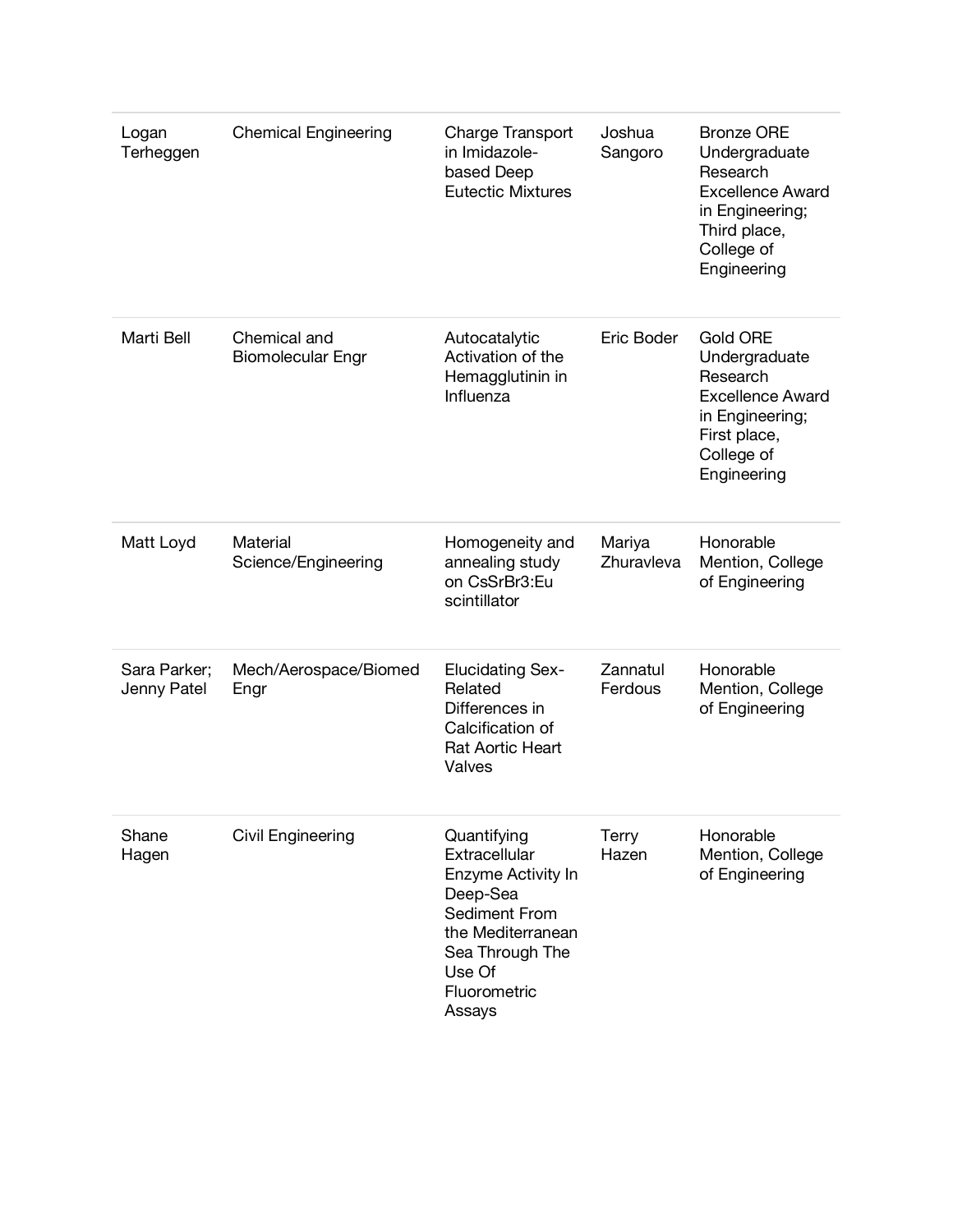| Material<br>William<br>Science/Engineering<br><b>Hoskins</b> | <b>Effects of Heat</b><br>Treatment,<br>Chemical<br>Composition, and<br>Cladding on the<br><b>High Temperature</b><br>Hydrogen Attack<br>Resistance of C-1/2<br>Mo Steels | Carl<br>Lundin | Honorable<br>Mention, College<br>of Engineering |
|--------------------------------------------------------------|---------------------------------------------------------------------------------------------------------------------------------------------------------------------------|----------------|-------------------------------------------------|
|--------------------------------------------------------------|---------------------------------------------------------------------------------------------------------------------------------------------------------------------------|----------------|-------------------------------------------------|

# **College of Nursing**

| <b>Student</b><br><b>Name</b>                                                      | <b>Department</b> | <b>Project Title</b>                                                                                                                          | <b>Faculty</b><br><b>Mentor</b> | Award                                                                                                                                                         |
|------------------------------------------------------------------------------------|-------------------|-----------------------------------------------------------------------------------------------------------------------------------------------|---------------------------------|---------------------------------------------------------------------------------------------------------------------------------------------------------------|
| Bethany<br>Worsham                                                                 | Nursing           | An Evaluation of the<br>Precious Prints Project:<br>The Emotional Impact of<br>Preparing a Keepsake on<br>NICU, PICU, and ER<br><b>Nurses</b> | Reba<br>Umberger                | Third place, College<br>of Nursing                                                                                                                            |
| Erin Conley                                                                        | Nursing           | Kinship and Disaster<br>Resilience in Rural<br>Appalachia                                                                                     | Moriah<br><b>McArthur</b>       | Honorable Mention,<br><b>College of Nursing</b>                                                                                                               |
| Jacqueline<br>Bennett;<br>Elizabeth Barr,<br>Lauren Knight,<br>Steven<br>Ensminger | Nursing           | Non-pharmacological<br>Pain Management in<br><b>Ophthalmologic Exams</b><br>of the Neonate                                                    | Kathleen<br>Thompson            | <b>Bronze ORE</b><br>Undergraduate<br><b>Research Excellence</b><br>Award in Nursing,<br>Health, and Human<br>Sciences; Third<br>place, College of<br>Nursing |
| Kathleen Kerr;<br>Therese Miller,                                                  | Nursing           | <b>Effects of Breastfeeding</b><br>on Finnegan Scoring in                                                                                     | Ezra<br>Holston                 | Second place,<br><b>College of Nursing</b>                                                                                                                    |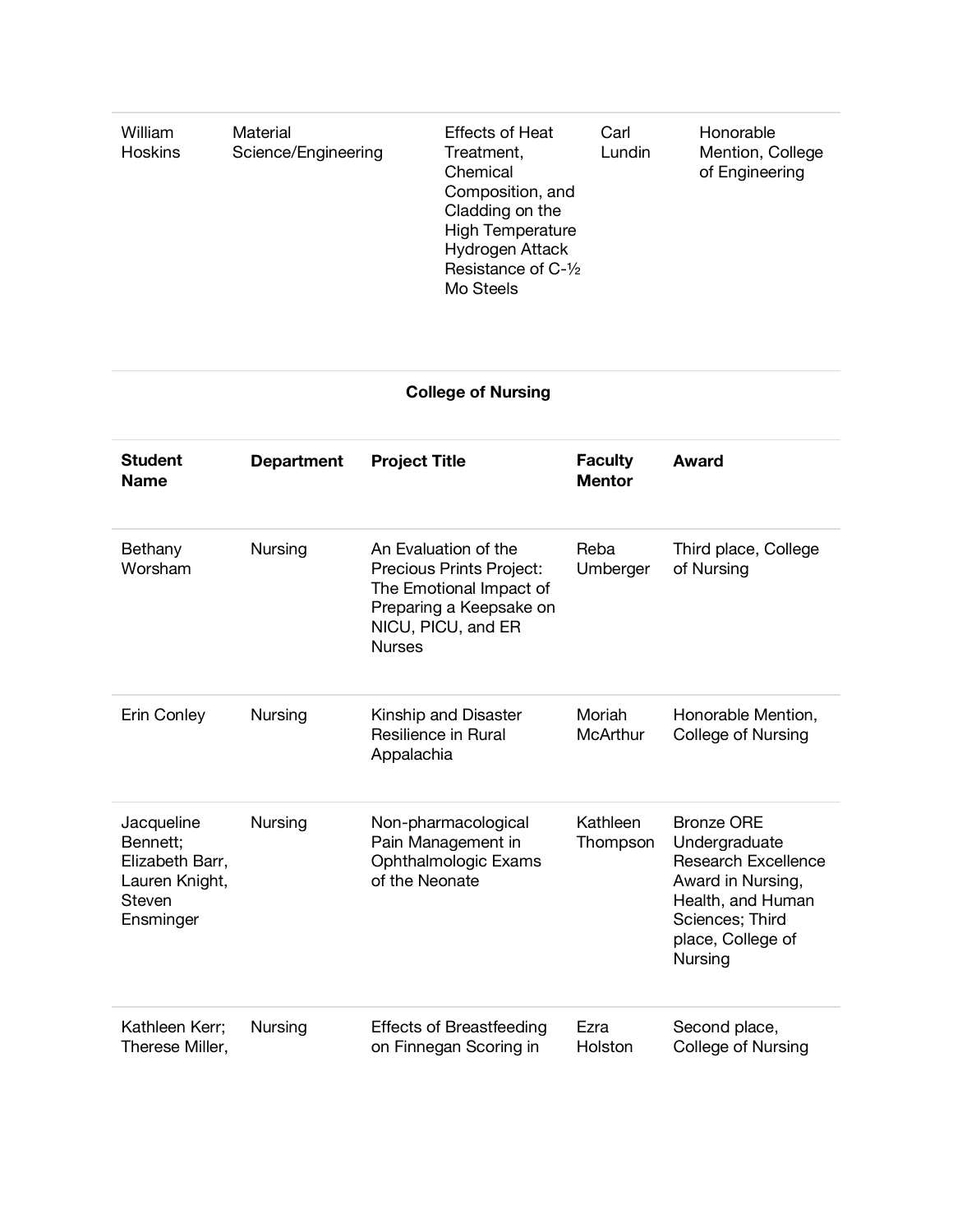| Chandler<br>Williams      |                | the Neonatal Abstinence<br><b>Syndrome Population</b>                                                            |                        |                                                                                                                                                   |
|---------------------------|----------------|------------------------------------------------------------------------------------------------------------------|------------------------|---------------------------------------------------------------------------------------------------------------------------------------------------|
| Lauren Speck              | Nursing        | Parental HPV Vaccine<br>Acceptability Factors in<br>Southern Appalachia                                          | Sadie<br><b>Hutson</b> | Honorable Mention,<br>College of Nursing                                                                                                          |
| <b>Meredith</b><br>Haynes | <b>Nursing</b> | <b>Physical Health</b><br><b>Experiences of a Male</b><br>Caregiver of a significant<br>other with Breast Cancer | Sadie<br><b>Hutson</b> | Gold ORE<br>Undergraduate<br><b>Research Excellence</b><br>Award in Nursing,<br>Health, and Human<br>Sciences; First place,<br>College of Nursing |

**College of Social Work**

| <b>Student</b><br><b>Name</b> | <b>Department</b> | <b>Project Title</b>                                                                                                                                                | <b>Faculty</b><br><b>Mentor</b> | Award                                        |
|-------------------------------|-------------------|---------------------------------------------------------------------------------------------------------------------------------------------------------------------|---------------------------------|----------------------------------------------|
| Emily Hill                    | Social Work       | The Effects of Poverty<br>on Individuals with Co-<br>occurring Mental Health<br>and Substance Abuse<br><b>Disorders</b>                                             | Matthew<br>Moore                | Third place, College of<br>Social Work       |
| Jordan Frye                   | Social Work       | Impact of Community<br>Reentry Services on<br>Recidivism                                                                                                            | Matthew<br>Moore                | Honorable Mention,<br>College of Social work |
| Matthew<br>Crescenzi          | Social Work       | <b>Factors Associated with</b><br><b>Successful Completion</b><br>of a Comorbid<br>Substance Abuse and<br><b>Mental Health Intensive</b><br><b>Outpatient Group</b> | Matthew<br>Moore                | Second place, College<br>of Social Work      |